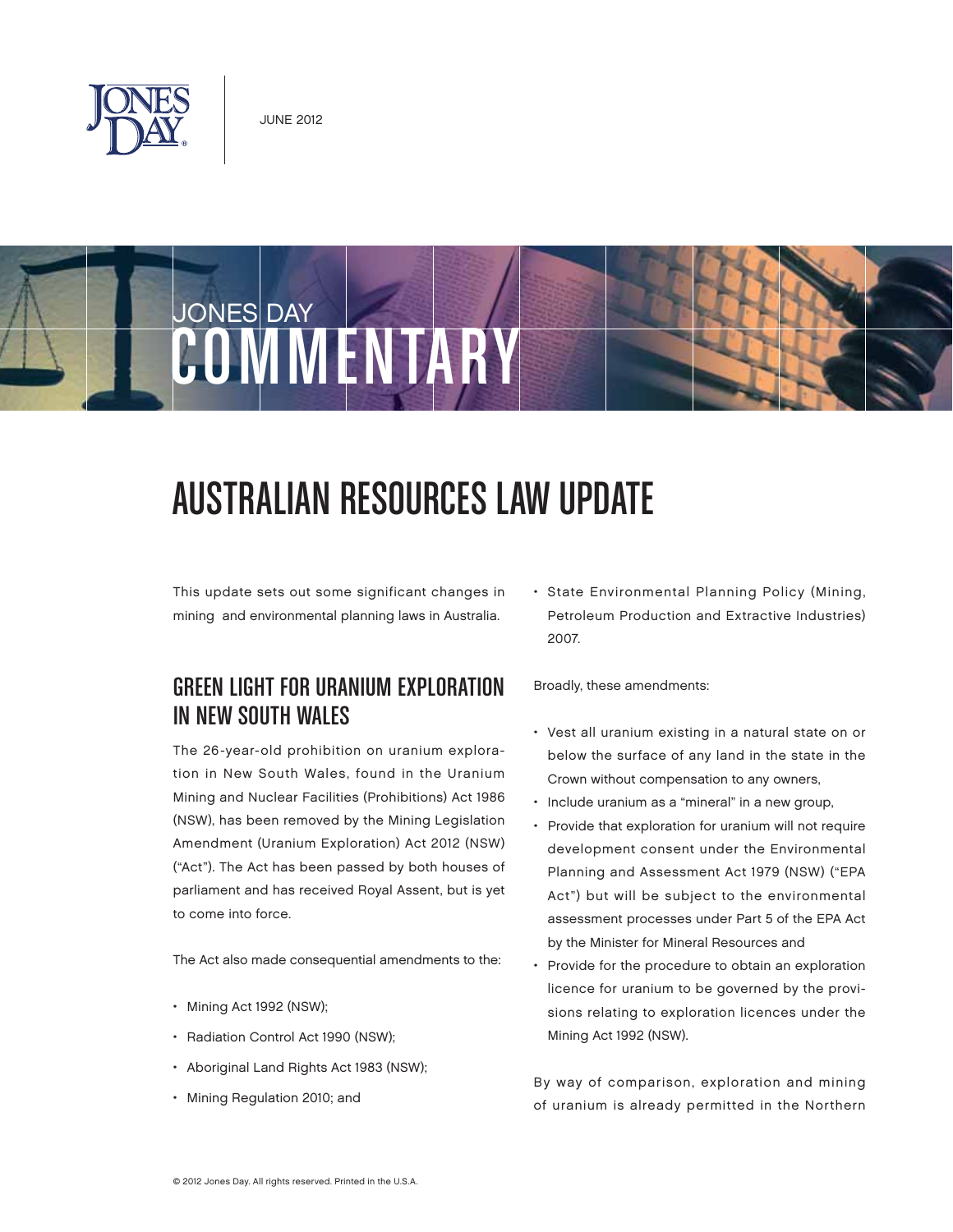Territory and the Australian states of South Australia, Tasmania and Western Australia. In the Australian state of Queensland and now New South Wales, only exploration is permitted. In the Australian state of Victoria, both exploration for and mining of uranium are still prohibited.

In announcing the proposed change in relation to uranium exploration, the Premier of New South Wales, Barry O'Farrell, said that the state would be "stupid to turn a blind eye to the revenue that uranium mining could generate" and announced his government wanted to repeal the long-held ban on uranium exploration and move New South Wales into the 21st century.

The mining of uranium continues to be banned in New South Wales, and further legislation will be required in the future to allow uranium mining. The holder of an exploration licence for uranium will therefore have no certainty that they will be able to commercialise their uranium deposits.

Mineral exploration is a risky business. Undertaking exploration of uranium when mining of uranium is still banned is even more risky. It remains to be seen whether many will rise to the challenge presented by the New South Wales Government.

# SIGNIFICANT CHANGES TO NEW SOUTH WALES ENVIRONMENTAL POLLUTION LAWS

Changes to the pollution reporting obligations under the Protection of the Environment Operations Act 1997 (NSW) came into effect in February 2012. The changes, contained in the Protection of the Environment Legislation Amendment Act 2011 (NSW):

- Require that an increased number of statutory authorities be notified immediately after becoming aware of a pollution incident, including the local council where the incident occurred, the Ministry of Health, WorkCover, Fire and Rescue NSW and any other person as the Environment Protection Authority directs;
- Double the maximum penalty for failing to notify pollution incidents to A\$2 million, with A\$240,000 for each day the offence continues for a corporation, and to A\$500,000,

with A\$120,000 for each day the offence continues for individuals;

- As further information becomes known, require polluters to continually notify the authorities about developments in relation to a pollution incident; and
- Require the holder of an environment protection licence to prepare, test and maintain a pollution incident response management plan. Failure to do so will result in monetary penalties for noncompliance.

The amendments also provide that if a corporation contravenes the new rules, each director and person involved in the management of the corporation is taken to have contravened the same rule, unless they can establish that they were not in a position to influence the conduct of the corporation in contravening the rule or they used all due diligence to prevent the contravention by the corporation.

# TRANSFER OF EXPLORATION TENEMENTS IN QUEENSLAND MAY BECOME DUTIABLE

The former Queensland Labor Government announced, on 13 January 2012, that the Duties Act 2001 (Qld) ("Duties Act") would be amended such that the direct and indirect transfer of Queensland mineral and petroleum exploration and prospecting tenements would now attract duty, with effect from that date. Historically these transfers did not attract stamp duty in Queensland.

However, a bill amending the Duties Act was not introduced into Parliament before the Queensland state election on 24 March 2012, which the Labor government lost. With the Liberal National Party's win in the election, it remains to be seen what position the new government will take on this matter and whether they will enact the changes announced by the former government. Hence, uncertainty remains until an announcement is made by the new government as to its position.

In the meanwhile, the Queensland Office of State Revenue is leaving it to parties to choose whether they pay any transfer duty, pending legislation. If legislation is eventually enacted, then those parties who did not pay the transfer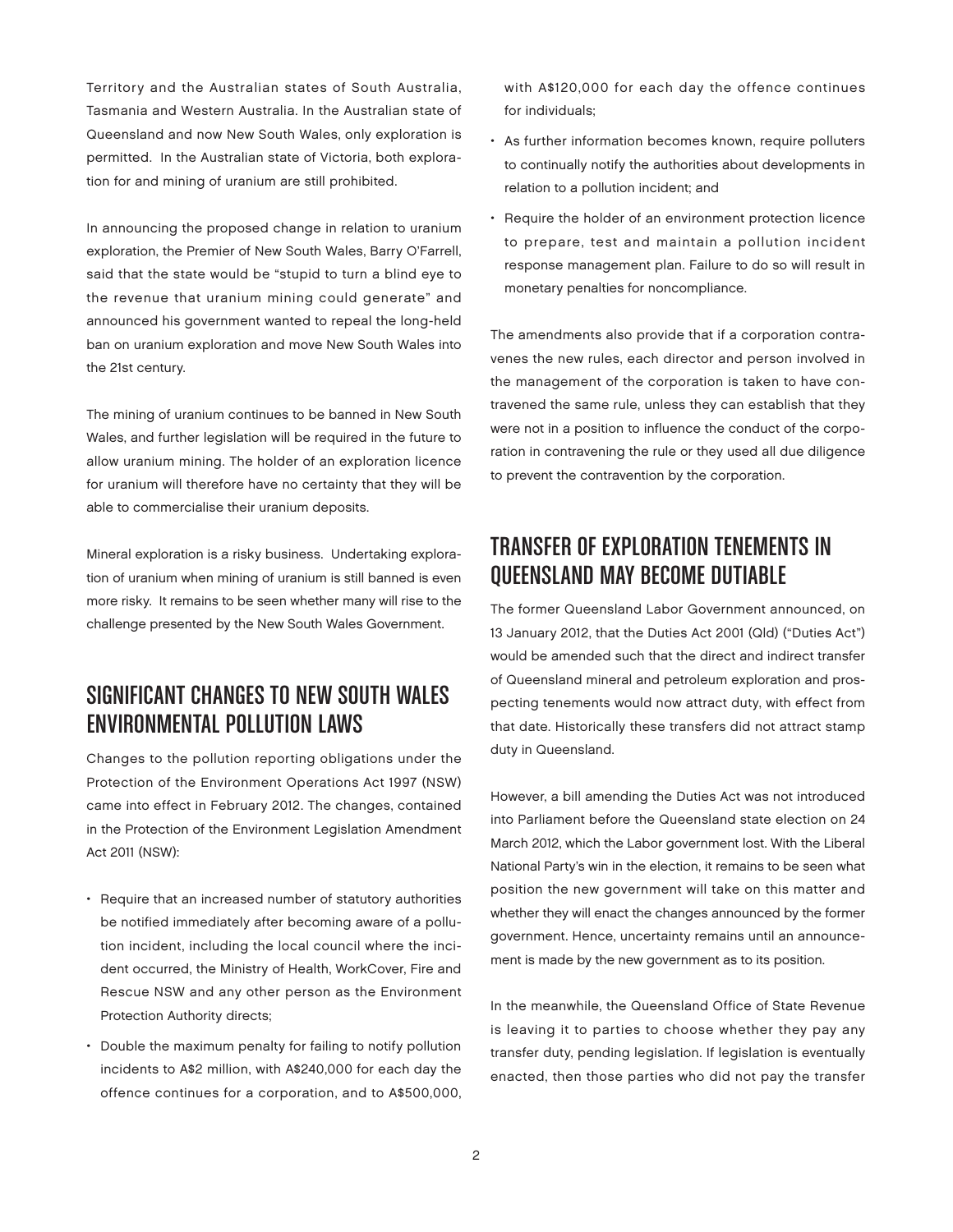duty between 13 January 2012 and the date the legislation comes into effect will be then forced to pay the duty for which they are liable. It is unclear whether any late fees or fines will apply at that time. Conversely, if a party opts to pay the duty amount prior to any legislation coming into force, and no legislation eventuates, it is unclear if and how duty will be refunded. Given this uncertainly, the Queensland Department of Mines and Safety, which is responsible for registration of tenement transfers, has said that it will accept unstamped transfers from 13 January 2012 onwards, meaning that transfers of exploration and prospecting tenements can still be made regardless of what position a party takes in respect of duty.

If imposed, duty would be payable on the value of the dutiable tenements at a sliding scale from 1.5 percent to 5.25 percent depending on value, where 5.25 percent duty applies to a value over A\$980,000.

## NATIVE TITLE TRIBUNAL REFUSES GRANT OF EXPLORATION LICENCE IN WESTERN AUSTRALIA ON CONDUCT GROUNDS

In the recent decision of Seven Star Investments Group Pty Ltd/Western Australia/Wilma Freddie and Ors on behalf of Wiluna [2011] NNTTA 53, the National Native Title Tribunal found that the grant of an exploration licence to Seven Star should be refused, based on the prior conduct of Seven Star in undertaking derogatory and intimidating communication with the registered native title party over the subject land.

The Native Title Act 1993 (Cth) has a "right to negotiate" procedure which must be followed by the tenement applicant and a registered native title party. Parties owe a duty of good faith to each other as part of the negotiation process under that Act. In this instance, negotiations and mediation failed. For only the second time in its history, The Tribunal determined that a future act (grant of the exploration licence) must not occur given Seven Star's conduct during the "right to negotiate"' process and the fact that the prior conduct was a "predictor" of what would happen in the future if negotiations were to continue.

This case shows that it is crucial for parties seeking exploration or mining tenements to engage in a bona fide process of consultation and negotiation with registered native title parties and ensure that all cultural and heritage issues are dealt with in a mutually satisfactory manner, in order to avoid the risk of not being granted exploration or mining titles.

## CHANGES ARE COMING TO THE JORC CODE AND ASX LISTING RULES

Recently, the Australian Securities Exchange ("ASX") has been undertaking a review of the reporting requirements applicable to reserves, resources and exploration results for listed Australian mining and oil & gas companies.

In parallel, the Joint Ore Reserves Committee ("JORC") is currently reviewing the JORC Code (which is included within the ASX Listing Rules), a now internationally known and accepted code setting out the minimum standards, recommendations and guidelines for the public reporting of exploration results, mineral resources and ore reserves.

On 2 April 2012, the ASX released a report on consultation feedback which noted that the submissions received:

- Were broadly supportive of the reserves and resources reporting requirements being updated (by way of supplementary reporting requirements in Chapter 5 of the ASX Listing Rules) to ensure that they are aligned with international best reporting practices and facilitate greater consistency and transparency in reserves and resources reporting; and
- Recommended the scope of ASX's review and consultation be extended to include the introduction of mandatory requirements similar to the Dodd-Frank Act in the U.S., to facilitate greater transparency around payments made by companies to host governments in the jurisdictions in which they operate.

The ASX also proposes to work with JORC to update the JORC Code in relation to the reporting of exploration results